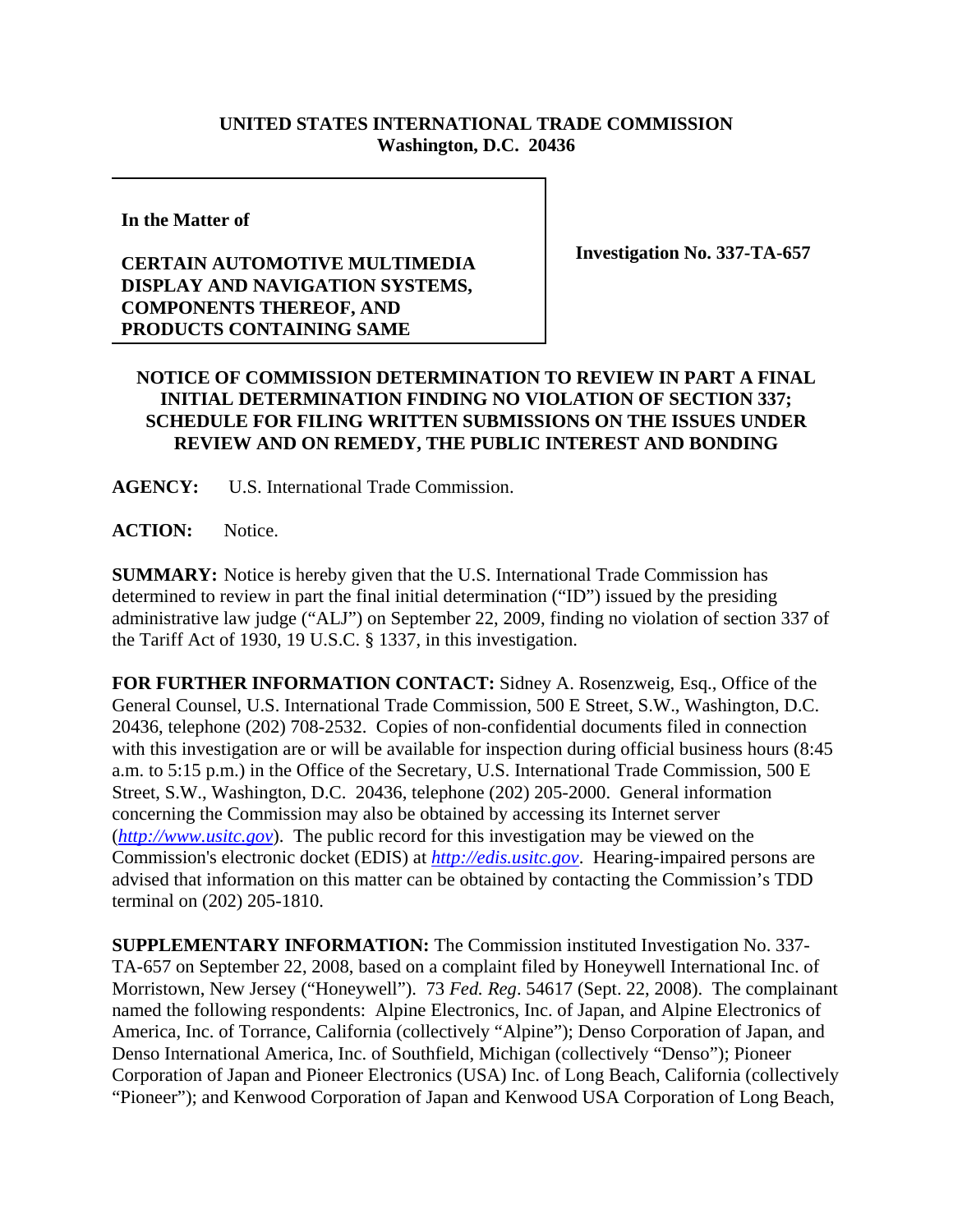California (collectively "Kenwood"). The complaint alleged violations of Section 337 of the Tariff Act of 1930, 19 U.S.C. § 1337, in the importation, sale for importation, and sale within the United States after importation of certain automotive multimedia display and navigation systems, components thereof, and products containing the same that infringe certain claims of U.S. Patent Nos. 5,923,286 ("the '286 patent"); 6,289,277 ("the '277 patent"); 6,308,132 ("the '132 patent"); 6,664,945 ("the '945 patent"); 6,691,030 ("the '030 patent"); and 6,700,482.

On March 31, 2009, the ALJ granted Honeywell's and Kenwood's joint motion to terminate the investigation as to Kenwood, based on a settlement agreement between those parties and pursuant to Commission rule 210.21(b), 19 C.F.R. § 210.21(b). On April 15, 2009, the ALJ granted Honeywell's motion to terminate the investigation as to the '030 patent pursuant to Commission rule 210.21(a)(1), 19 C.F.R. § 210.21(a)(1). On April 19, 2009, the ALJ granted Honeywell's motion to terminate the investigation as to claims 2-7 of the '945 patent. On April 23, 2009, the ALJ granted Honeywell's and Denso's joint motion to terminate the investigation as to Denso, based on a settlement agreement between those parties. On June 23, 2009, the ALJ granted Honeywell's and Alpine's joint motion to terminate the investigation as to Alpine, based on a settlement agreement between them. The Commission determined not to review any of these initial determinations.

As against Pioneer, the sole remaining respondent, the following asserted patents and claims remained: '132 patent (claims 1-7, 17); '286 patent (claim 5); '945 patent (claim 1); '277 patent (claims 1, 4, 5, 9, 11, 13, 20). Pioneer's accused products include factory-installed GPS units in certain automobiles and certain after-market "head-unit" GPS devices that are mounted in automobile dashboards.

On September 22, 2009, the ALJ issued his final ID, finding no violation of section 337 by Pioneer. The ALJ found that a domestic industry in the United States exists with respect to Honeywell's licensing program, which has a nexus to the asserted patents as required by 19 U.S.C. § 1337(a)(2) and (a)(3). The ALJ construed more than twenty contested claim terms. The ALJ found that the accused products do not literally infringe, directly or indirectly, any asserted claims of any of the asserted patents. (Honeywell did not argue infringement under the doctrine of equivalents.)

The final ID also found invalid the asserted claims of three of the four asserted patents. The ALJ determined that the asserted claims of the '132 patent are invalid for four independent reasons. First, the term "software means" in asserted independent claims 1 and 17 is indefinite under 35 U.S.C. § 112 ¶ 2. Second, Honeywell's demonstration of the alleged invention at a trade show more than a year before the application for that patent was filed, constituted a publicuse bar under 35 U.S.C. § 102(b). Third, Honeywell's supposed offer to sell the invention to one of its customers constituted an on-sale bar under 35 U.S.C. § 102(b). Fourth, and finally, the ALJ found that the asserted claims of the '132 patent are anticipated by U.S. Patent No. 6,092,076 to McDonough.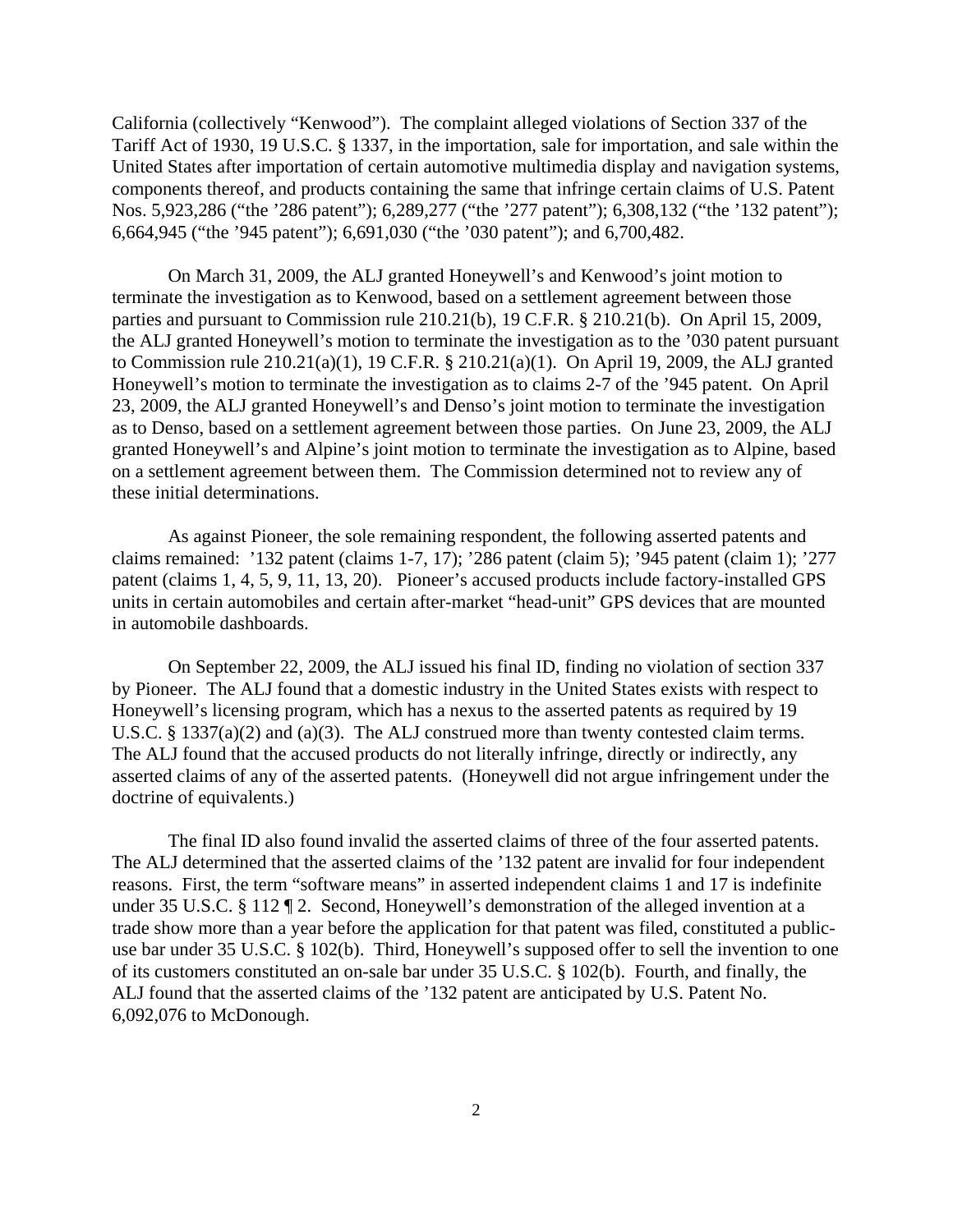The ALJ ruled that claim 5 of the '286 patent is invalid for failure of the inventor to disclose to the Patent and Trademark Office (USPTO) the best mode of practicing the patented invention, in violation of 35 U.S.C. § 112 ¶ 1. The ALJ ruled that the asserted claims of the '277 patent are anticipated, under 35 U.S.C. § 102(b), by the factory-installed navigation system in the 1998 Lexus GS 400 automobile, and its accompanying manuals. The ALJ found claim 1 of the '945 patent not invalid.

On October 5, 2009, Honeywell filed its petition, and Pioneer its contingent petition, for review of the initial determination. Together, the parties petitioned for review of the majority of the ALJ's claim constructions. Honeywell has also petitioned for review of the ALJ's findings of noninfringement of the asserted claims of the four patents, as well as of the ALJ's determinations that the asserted claims of the '132, '286 and '277 patents are invalid. Pioneer has petitioned for review of the ALJ's determination that the asserted claims of the '132 patent are not invalid for failure of the inventors to disclose to the USPTO the best mode of practicing the patented invention, in violation of 35 U.S.C. § 112 ¶ 1. Pioneer also petitions for review of the ALJ's determination that the asserted claims of the '945 patent are not invalid under 35 U.S.C. § 102 as anticipated by one of several pieces of prior art. On October 13, 2009, Honeywell and Pioneer filed responses to each other's petition, and the Commission investigative attorney filed a response to Honeywell's petition.

Having examined the record of this investigation, including the ALJ's final ID, the petitions for review, and the responses thereto, the Commission has determined to review the final ID in part. Specifically, the Commission has determined to review:

- i. The construction of the '286 patent's claim terms "inertial reference system," and "based upon the IRS position signal, the velocity of the vehicle and the acceleration of the vehicle."
- ii The construction of the '945 patent's claim terms "radio select means," "selectable alphanumeric text portion," "selectable frequency tuning portion," and "storage select means."
- iii. The finding that the asserted claims of the '132 patent are anticipated under 35 U.S.C. § 102(b) by U.S. Patent No. 6,092,076 to McDonough.
- iv. The finding that claim 5 of the '286 patent is invalid under 35 U.S.C. § 112 ¶ 1, for failure to disclose the best mode.
- v. The finding that claim 5 of the '286 patent is not infringed by the accused products.
- vi. The finding that claim 1 of the '945 patent is not anticipated under 35 U.S.C. § 102 by the Alpine CVA-1000 system, U.S. Patent No. 6,725,231 to Obradovich, or U.S. Patent No. 7,398,051 to Bates.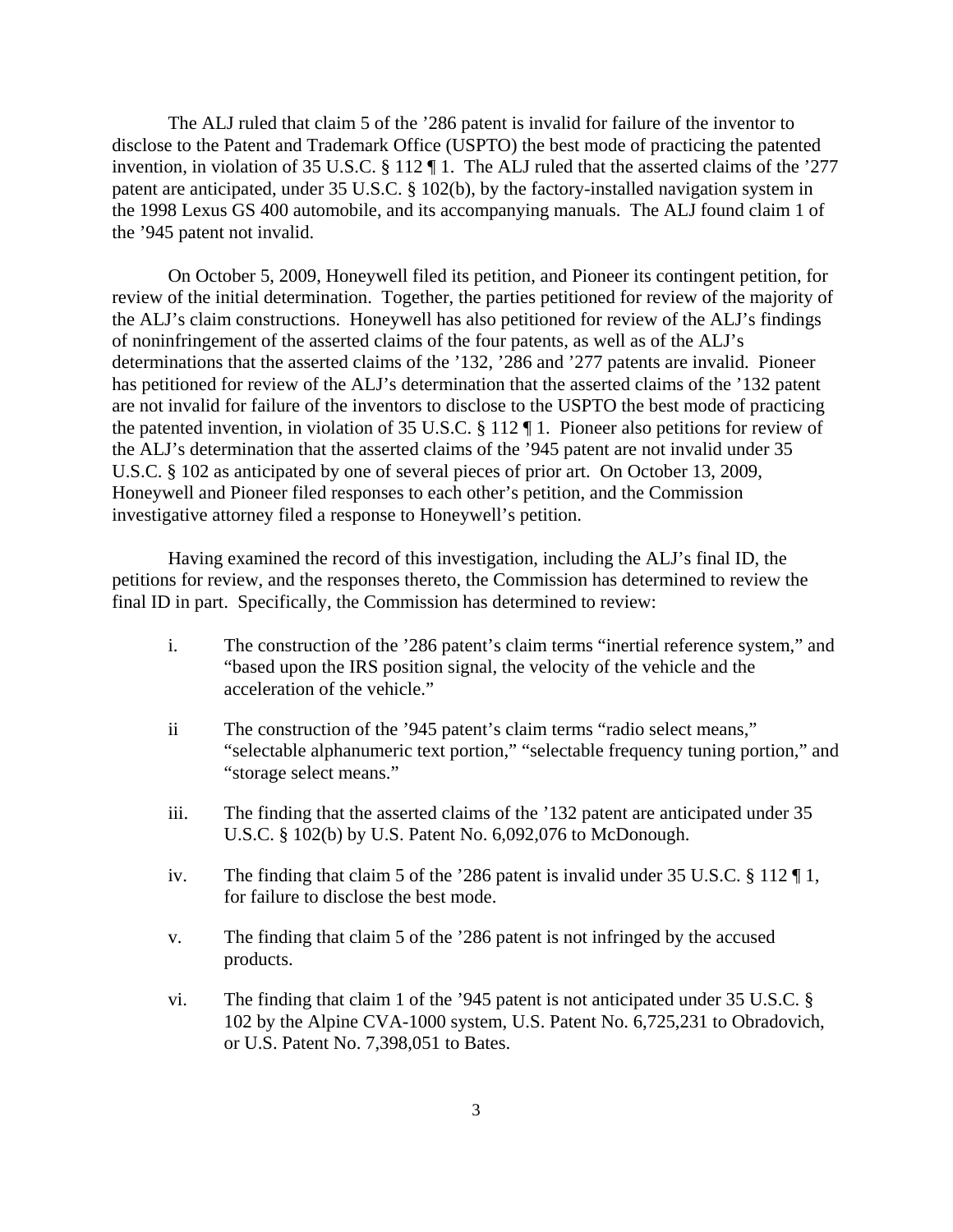- vii. The finding that the accused products do not infringe claim 1 of the '945 patent.
- viii. The finding that the accused products do not infringe the asserted claims of the '277 patent.
- ix. The finding that claim 9 of the '277 patent is anticipated under 35 U.S.C. § 102(b) by the 1998 Lexus GS 400.
- x. The finding that claim 9 of the '277 patent is not invalid under 35 U.S.C. § 103(a) over the 1998 Lexus GS 400, in view of U.S. Patent No. 6,725,231 to Obradovich, the 1997 VICS instruction manual, or the Xanavi manual.

The Commission has determined to review and to take no position on whether the asserted claims of the '132 patent are invalid because of an on-sale bar under 35 U.S.C. § 102(b). *See Beloit Corp. v. Valmet Oy*, 742 F.2d 1421, 1422-23 (Fed. Cir. 1984).

The Commission has determined not to review the remainder of the ID.

The parties are requested to brief their positions on the following five questions (and only on the following five questions) concerning the issues under review with reference to the applicable law and the evidentiary record.

For the questions regarding the '286 patent, assume the ALJ's claim constructions except as follows: "inertial reference system" means "a device that employs a plurality of inertial sensors for determining the position of the vehicle," "inertial reference system" means "a device that employs a plurality of inertial sensors for determining the position of the vehicle," and such position can be real or relative; "based upon the IRS position signal, the velocity of the vehicle and the acceleration of the vehicle" is afforded its plain meaning and is not limited to usage of error values.

For the questions regarding the '945 patent, assume the ALJ's claim constructions except as follows: "radio select means" is written in means-plus-function format with a recited function of "selecting a radio" and a corresponding structure of "a plurality of buttons"; "selectable alphanumeric text portion" means a "portion selectable by the user that contains alphanumeric text"; "selectable frequency tuning portion" means a "portion selectable by the user that contains frequency tuning information"; "storage select means" is written in means-plus-function format with a recited function of "selecting storage" and a corresponding structure of "a button."

- 1. As so construed, are the specific limits and frequency values withheld by the inventor part of the invention of claim 5 of the '286 patent for purposes of finding a violation of best mode under 35 U.S.C. § 112 ¶ 1?
- 2. As so construed, do the accused products infringe claim 5 of the '286 patent?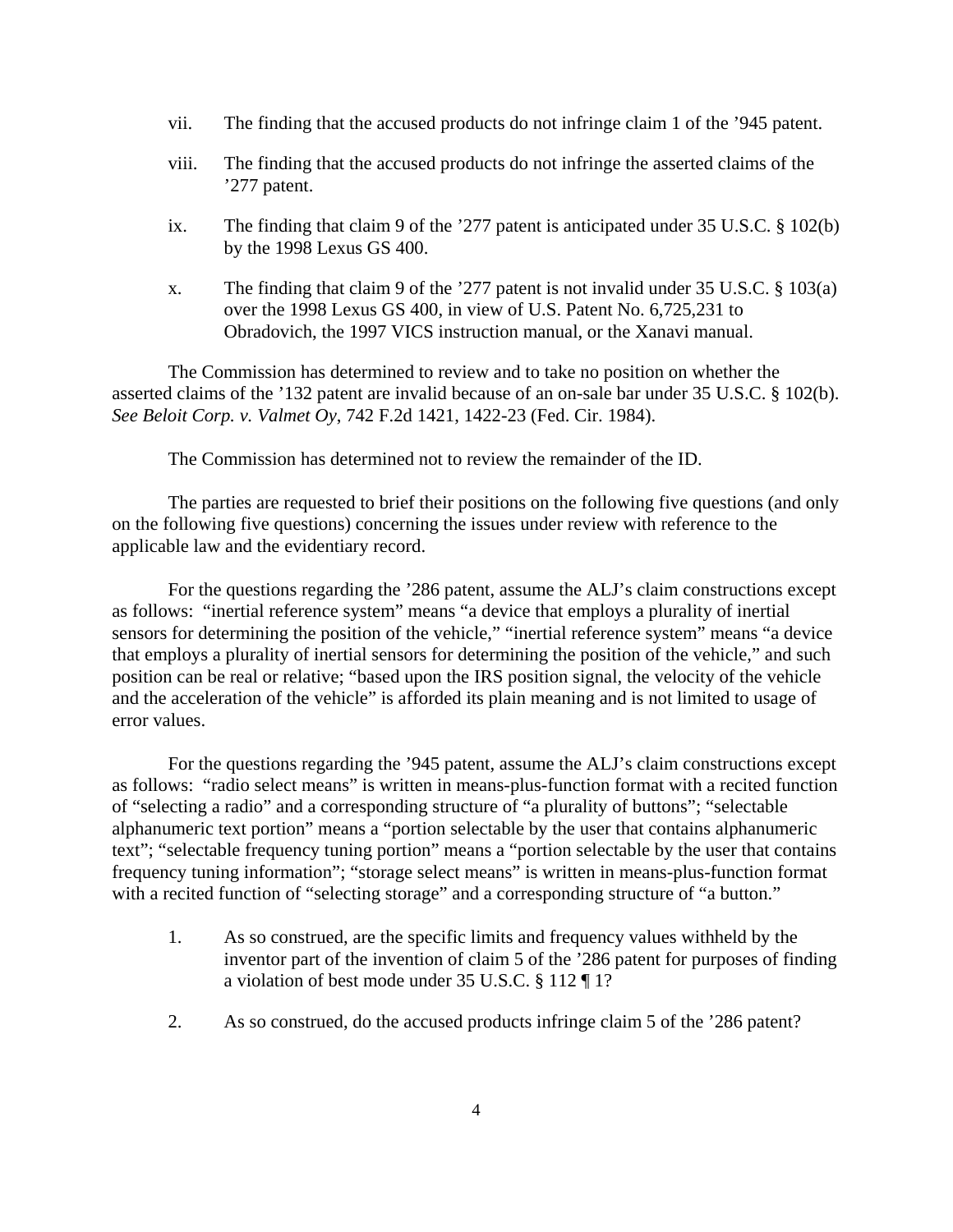- 3. As so construed, is claim 1 of the '945 patent anticipated under 35 U.S.C. § 102 by the Alpine CVA-1000 system, U.S. Patent No. 6,725,231 to Obradovich, or U.S. Patent No. 7,398,051 to Bates?
- 4. As so construed, do the accused products infringe claim 1 of the '945 patent?
- 5. If the Commission finds that claim 1, but not claim 9, of the '277 patent is anticipated under 35 U.S.C. § 102 by the 1998 Lexus GS 400, is claim 9 invalid under 35 U.S.C. § 103(a) over the 1998 Lexus GS 400, in view of any one of the three following references: U.S. Patent No. 6,725,231 to Obradovich, the 1997 VICS instruction manual, or the Xanavi manual?

In connection with the final disposition of this investigation, the Commission may (1) issue an order that could result in the exclusion of the subject articles from entry into the United States, and/or (2) issue one or more cease and desist orders that could result in the respondent(s) being required to cease and desist from engaging in unfair acts in the importation and sale of such articles. Accordingly, the Commission is interested in receiving written submissions that address the form of remedy, if any, that should be ordered. If a party seeks exclusion of an article from entry into the United States for purposes other than entry for consumption, the party should so indicate and provide information establishing that activities involving other types of entry either are adversely affecting it or likely to do so. For background, see *In the Matter of Certain Devices for Connecting Computers via Telephone Lines*, Inv. No. 337-TA-360, USITC Pub. No. 2843 (December 1994) (Commission Opinion).

If the Commission contemplates some form of remedy, it must consider the effects of that remedy upon the public interest. The factors the Commission will consider include the effect that an exclusion order and/or cease and desist orders would have on (1) the public health and welfare, (2) competitive conditions in the U.S. economy, (3) U.S. production of articles that are like or directly competitive with those that are subject to investigation, and (4) U.S. consumers. The Commission is therefore interested in receiving written submissions that address the aforementioned public interest factors in the context of this investigation.

If the Commission orders some form of remedy, the U.S. Trade Representative, as delegated by the President, has 60 days to approve or disapprove the Commission's action. *See* Presidential Memorandum of July 21, 2005, 70 *Fed. Reg.* 43251 (July 26, 2005). During this period, the subject articles would be entitled to enter the United States under bond, in an amount determined by the Commission. The Commission is therefore interested in receiving submissions concerning the amount of the bond that should be imposed if a remedy is ordered.

**WRITTEN SUBMISSIONS**:The parties to the investigation are requested to file written submissions on the issues identified in this notice. Parties to the investigation, interested government agencies, and any other interested parties are encouraged to file written submissions on the issues of remedy, the public interest, and bonding. Such submissions should address the recommended determination by the ALJ on remedy and bonding. Complainant and the IA are